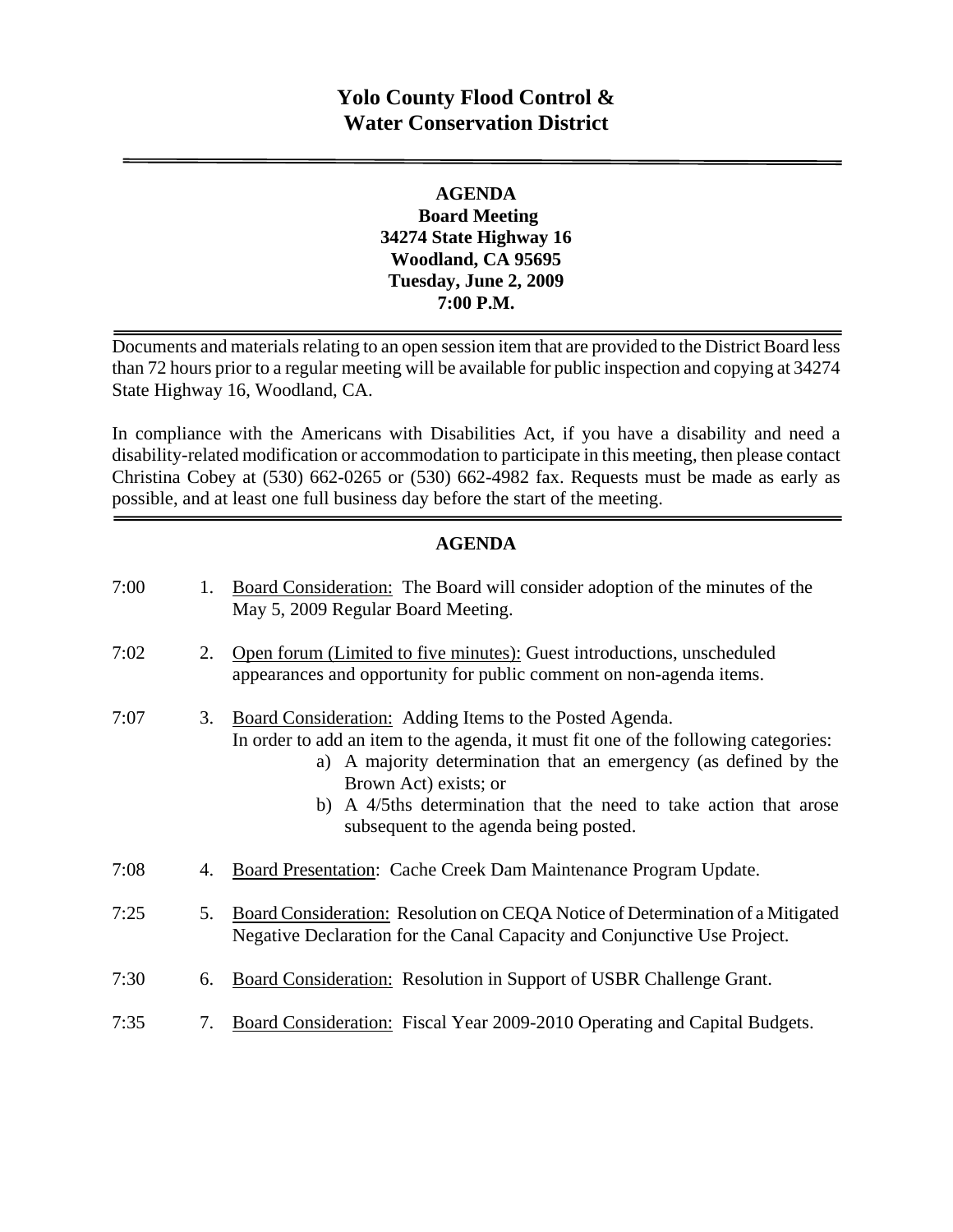| 8:00 | 8. | Directors' Reports: Each member of the Board will have the opportunity to report<br>on meetings and conferences attended during the prior month on behalf of the<br>District.                                                                                             |
|------|----|---------------------------------------------------------------------------------------------------------------------------------------------------------------------------------------------------------------------------------------------------------------------------|
| 8:05 | 9. | Attorney's Report: The District's attorney will report on the following:<br>a) Current legal and legislative activities.                                                                                                                                                  |
| 8:15 |    | 10. General Manager's Report: The Board will receive a report from the General<br>Manager or designated representatives regarding current general activities and<br>projects of the District.<br>a) General Activities<br>b) Operations, Maintenance and Water Conditions |
| 8:25 |    | 11. General Discussion: Opportunity for Board members to ask questions for<br>clarification, provide information to staff, request staff to report back on a<br>matter, or direct staff to place a matter on a subsequent agenda.                                         |
| 8:28 |    | 12. Board Consideration: The Board will consider the approval and the payments of<br>bills.                                                                                                                                                                               |
| 8:30 |    | 13. Adjourn                                                                                                                                                                                                                                                               |

The public may address the Board concerning an agenda item either before or during the Board's consideration of that agenda item. Public comment on items within the Board's jurisdiction is welcome, subject to reasonable time limits for each speaker. Upon request, agenda items may be moved up to accommodate those in attendance wishing to address that item. Times listed for consideration of agenda items are approximate only. The Board may consider any agenda item at any time during the Board meeting.

I declare that the foregoing agenda was posted at the office of the Yolo County Flood Control and Water Conservation District, 34274 State Highway 16, Woodland, CA on May 29, 2009.

By: \_\_\_\_\_\_\_\_\_\_\_\_\_\_\_\_\_\_\_\_\_\_\_\_\_\_\_\_\_\_\_\_\_\_\_\_\_

Christina Cobey, Administrative Assistant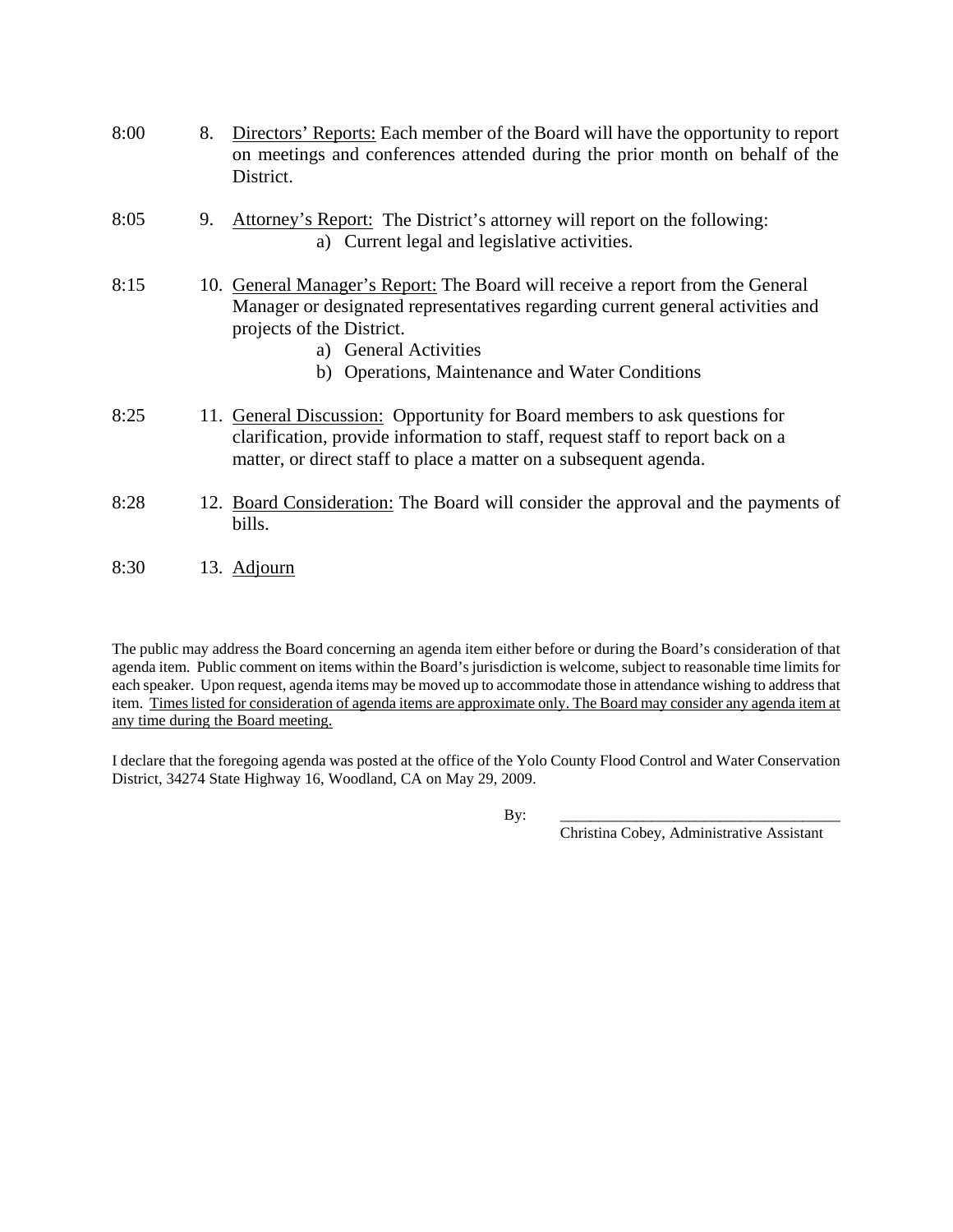

**FLOOD CONTROL & WATER CONSERVATION DISTRICT** 

**BOARD MEETING MINUTES Tuesday, June 2, 2009, 7:00 PM**

**YCFCWCD Offices 34274 State Highway 16 Woodland, CA 95695** 

The regular meeting of the Board of Directors of the Yolo County Flood Control and Water Conservation District (District) was held at 7:00 p.m. on June 2, 2009, at its regular place of business, 34274 State Highway 16, Woodland, California. Chair Tadlock convened the meeting. Vice Chair Brice and Director Mayer were absent. In attendance were:

District Board Ron Tadlock, Chair Bruce Rominger, Director Erik Vink, Director

District Staff and Consultants Tim O'Halloran, General Manager Christy Barton, Assistant General Manager Sal Espinoza, Operations Supervisor Margaret Kralovec, Writer/Editor Anthony Lopez, Facilities Supervisor Max Stevenson, Water Resources Associate Paul Bartkiewicz, Legal Counsel Fran Borcalli, floodSAFE Yolo Program Manager

Members of the Public Dave Pratt Don Rominger Bob Schneider Frank Sieferman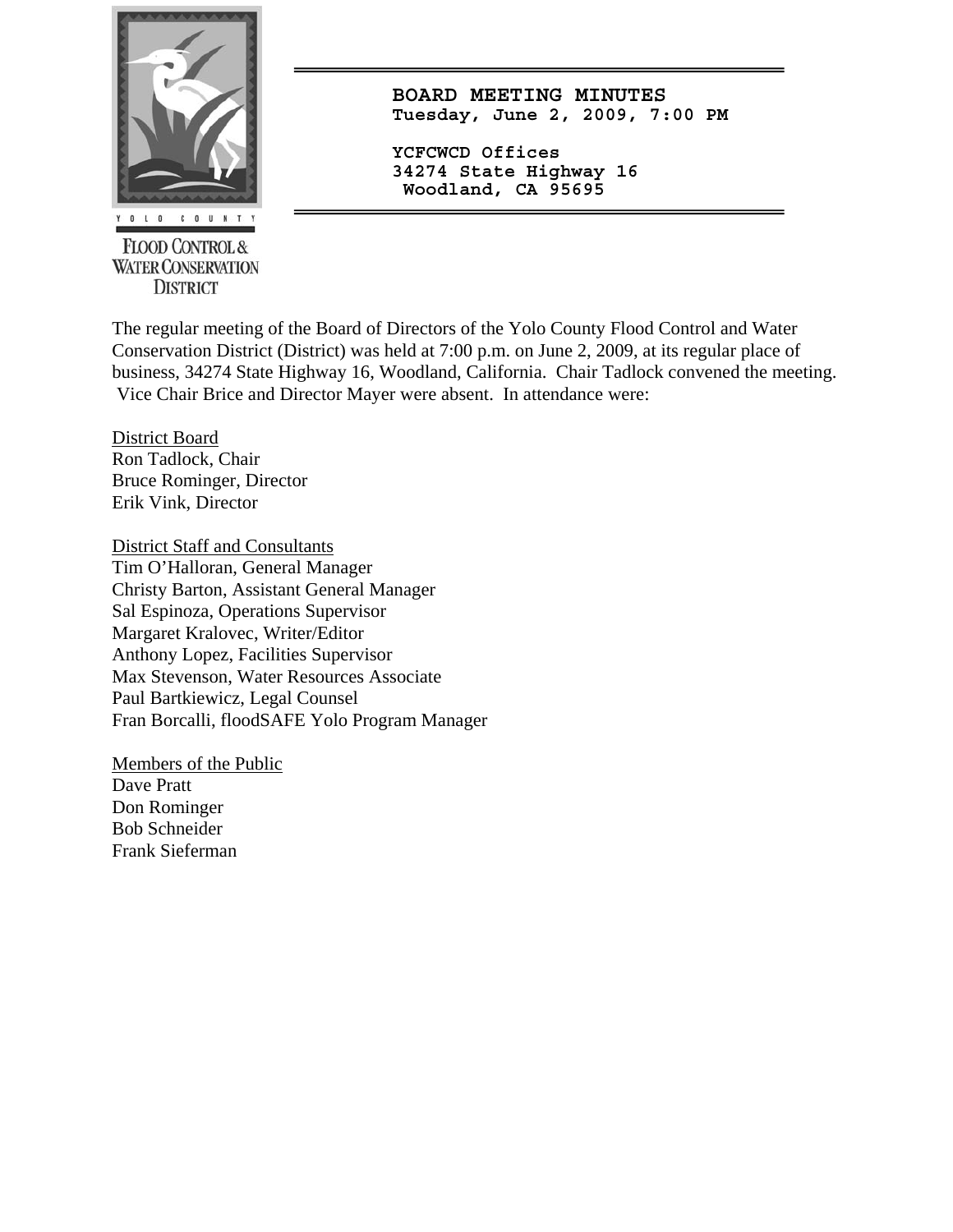### **1. BOARD CONSIDERATION: Approval of Minutes**

**9.16** M/S/C approved minutes for the May 5, 2009, Regular Board Meeting as submitted.

### **2. OPEN FORUM**

Don Rominger expressed his appreciation to District staff for their efforts in getting the allocated season off to a smooth start.

Frank Sieferman expressed interest in the formulation of a recharge plan for next season because of the large drop in the aquifer this season. General Manager O'Halloran responded that the District sees groundwater recharge as one of its major missions and is increasing its groundwater monitoring program this year. This data will then be used in helping to improve its conjunctive use program.

### **3. BOARD CONSIDERATION: Adding Items to the Posted Agenda**

Board approved General Manager O'Halloran's request to move the operations report to follow Agenda Item 4.

### **4. BOARD PRESENTATION: Cache Creek Dam Maintenance Program Update**

Facilities Supervisor Lopez provided the Board with photographic documentation of the improvements made at Cache Creek Dam. Phase 1 of the project consisted of safety improvements, site cleanup, and upgrades to operational security. Lopez described the removal of the storage shed, the replacement of a redwood decking walkway over the creek with a galvanized grating, and the installation of new stairs and a metal door to the pump room. Lopez also described cleanup to the pump room itself, including the installation of a new hydraulic system, new pump, and the addition of triple redundancy with an engine-driven pump as a secondary back-up system in the event of a power outage. Board members thanked Lopez for the obvious quality of the project to date. Lopez credited the hard work of various staff and contractors in accomplishing the tasks.

**5. GENERAL MANAGER'S OPERATIONS REPORT** (formerly Agenda Item 10.b) General Manager O'Halloran provided the Board with an update on the 2009 irrigation season. The allocated season began May 26 with releases from both the Cache Creek Dam and Indian Valley Reservoir. In order to ensure compliance with Solano Decree provisions, the Clear Lake releases have been minimized and Indian Valley releases increased. The hydroelectric plant at Indian Valley has been operational, but because of the increase in release volume, a portion of Indian Valley releases is now bypassing the plant.

Preliminary calculations indicate that the District initially experienced a significant loss of water in the reach from the reservoirs to the Capay Dam due to evaporation, plant intake, diversions, seepage, and extremely dry soil conditions. There is less loss now that water has been running for a period of time. O'Halloran noted that this is the first year that SCADA has been used to monitor flow and to calculate losses, and the system has proved to be an extremely effective and efficient tool for that purpose, saving innumerable trips and staff time that would have otherwise been required.

Individual allocations are updated daily on the District's website. Water customers are still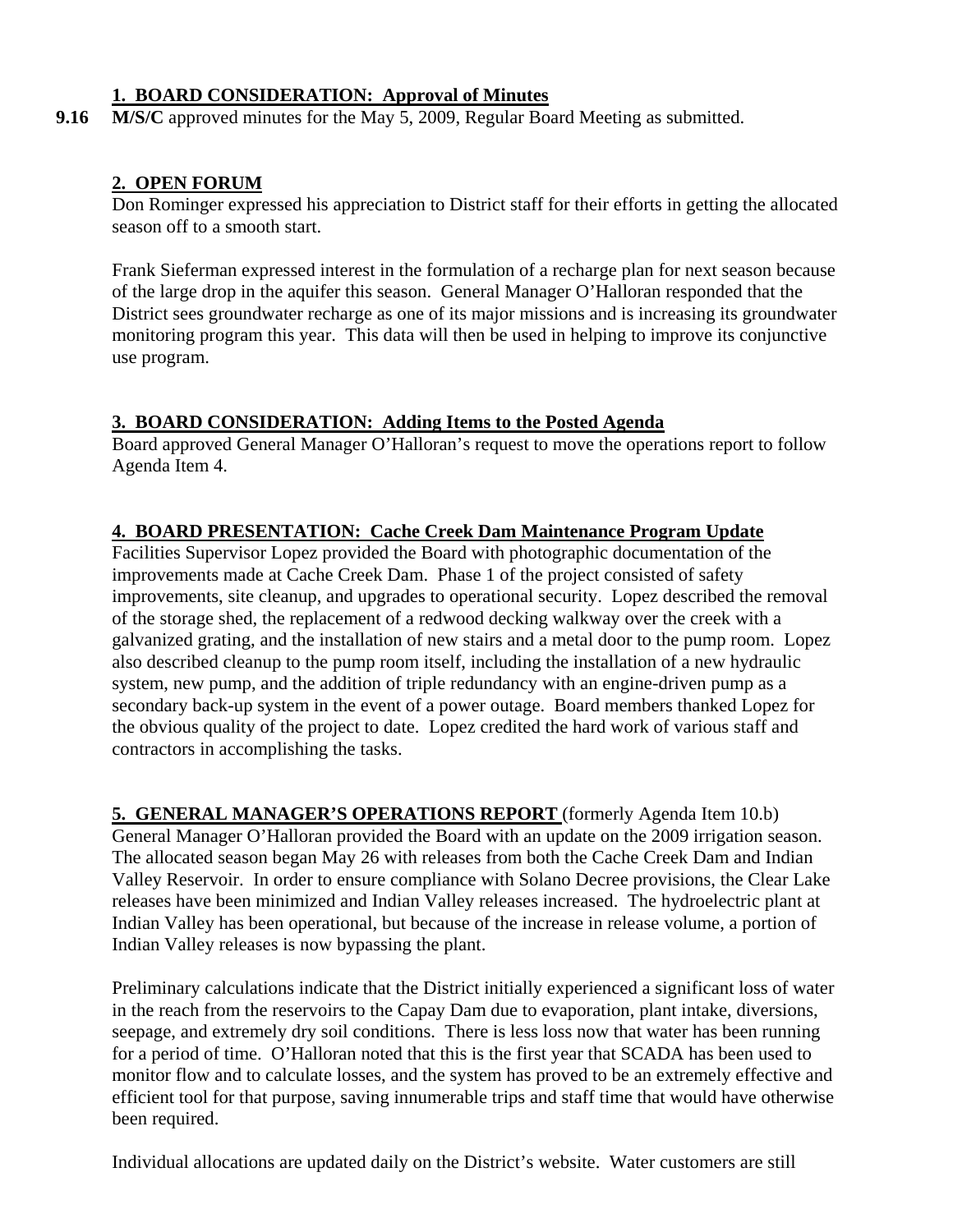getting used to the allocation system, and District staff is working hard to keep customers informed and communication channels open. Some customers are nearing the end of their allocations, while others have used little. The District is prepared to monitor water usage closely so that all customers have their full allocations available to them. O'Halloran indicated that there are ongoing canal inspections and close monitoring of all water usage each day. Wheeling of private water is apt to increase because of improved efficiencies when the canals are in use, however, managing wheeling usage during delivery periods is expected to be challenging for District staff.

The District anticipates, based on current figures, allocated releases will end in early July. Some releases will continue to ensure adequate fish flows, and there will be a small amount of unallocated water releases during August and September.

O'Halloran noted the importance of farmers communicating closely with their irrigators about their allocations so that extra water will not be inappropriately diverted.

#### **6. BOARD CONSIDERATION: Resolution on CEQA Notice of Determination of a Mitigated Negative Declaration for the Canal Capacity and Conjunctive Use Project** (formerly Agenda Item 5)

 Water Resource Associate Stevenson reminded the Board that the funding application it approved in May required the District to conduct an Initial Study to determine that the project would have no significant environmental impact, and that it included some mitigation measures to lessen potential impacts.

 Legal Counsel Bartkiewicz noted that once the Notice of Determination is filed, the District can begin the project, which will be considered valid until determined otherwise.

**09.05 M/S/C** Resolution 09.05 accepting the Initial Study, approving the Mitigated Negative Declaration, and instructing staff to file the Notice of Determination for the project and pay the associated fees. 3 Ayes, 0 Nays, 2 Absent.

## **7. BOARD CONSIDERATION: Resolution in Support of USBR Challenge Grant**

(formerly Agenda Item 6)

 The District has applied for nearly \$2m in stimulus funds under the Recovery Act of 2009 Water Marketing and Efficiency Grant (USBR Challenge Grant) for a project of nearly \$4m for installation of ten groundwater wells and eight automated check structures and lateral headings along Winters Canal. The balance of project funds is a cost-share portion borne by the District directly and with in-kind services. This grant application does not commit the District to detailed tasks and budgets, nor does it commit the District to proceed at this stage of the application process. General Manager O'Halloran noted that the District continues to seek out projects for which ARRA funds can be used.

**09.06 M/S/C** Resolution 09.06 permitting the District the legal authority to enter into an agreement with Reclamation, supporting the submitted application, providing funding and/or in-kind contributions specified in the funding plan, and working with Reclamation on a cooperative agreement in the event of proposal approval. 3 Ayes, 0 Nays, 2 Absent.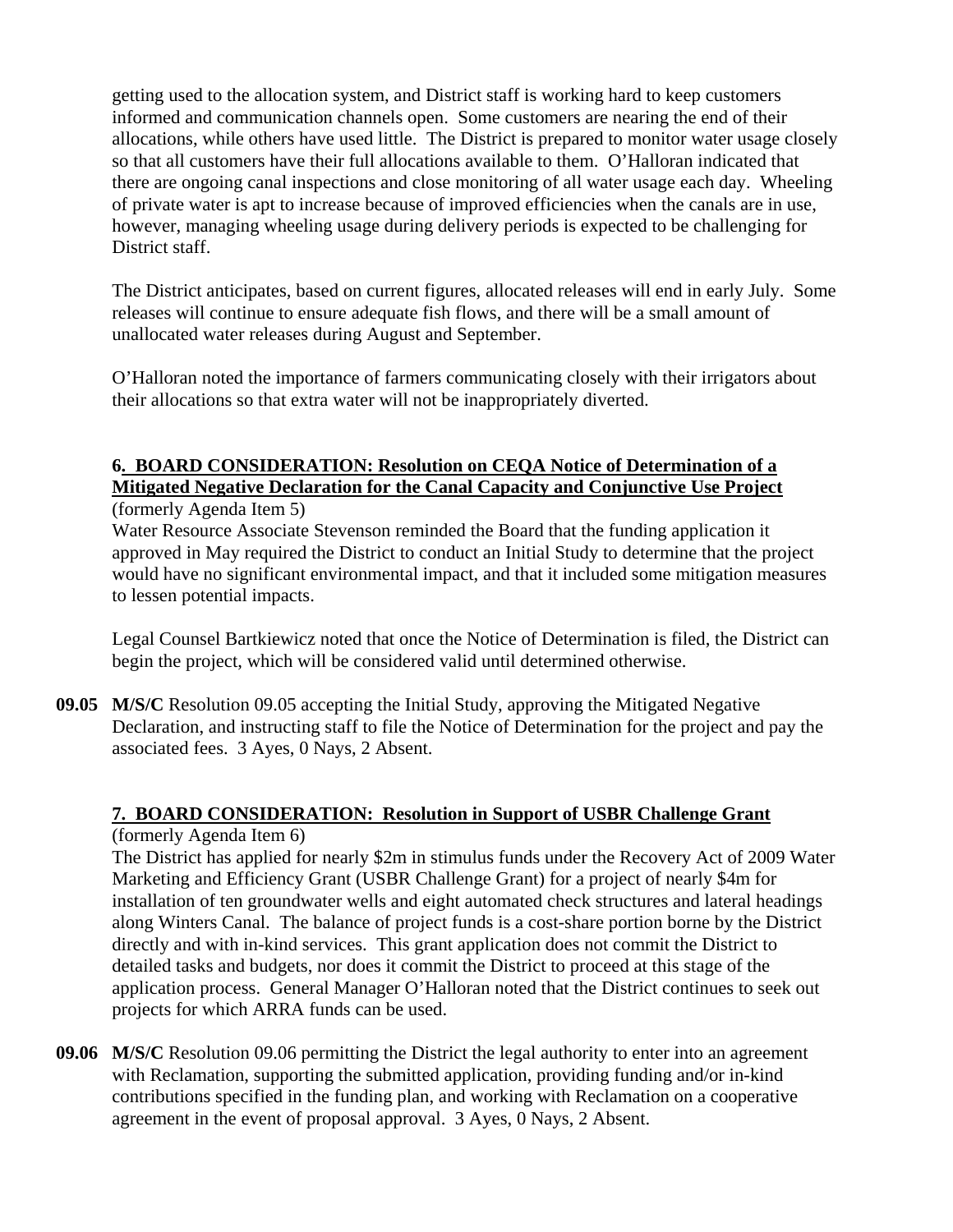## **8. BOARD CONSIDERATION: Fiscal Year 2009-10 Operating and Capital Budgets**

(formerly Agenda Item 7)

General Manager O'Halloran presented a fiscal year budget for 2009-10 for Board approval. District staff has met with the Finance Committee twice during May on the development of the new budget. The proposed budget anticipates \$4.16m in expenses, \$1.83m in revenues, and the remainder is to be made up by using \$2.33m in reserves. Budget accommodations contained in the proposal include a 10% reduction in expenditures over the prior year, no Cost of Living Adjustment on staff wages, reductions in outside services, limited activities on Phase II Cache Creek Dam Improvements. Savings on fuel and herbicide purchases, and no new vehicle purchases. Only Northern California Water Association (NCWA) dues represent a significant expenditure increase.

Capital Improvement Program financing is divided between assessment-based financing for large capital infrastructure improvements (e.g., charging special assessments for large projects, assessing users for defined projects, costs, and timeframes), and depreciation financing for all other capital funding. O'Halloran closed his presentation with a brief overview of the District's tier-based reserve policy.

Director Vink commented on behalf of the Finance Committee that it had kept in touch with other directors on the budget development process. He expressed the desire of the Board to support the District's efforts to maintain staffing as long as possible. He also noted the uncertainty of property tax revenues because of California budget crisis. Director Rominger added that District reserves exist for just such a situation as it faces now, and that such funds should be put to good use when necessary. Chair Tadlock reported on behalf of Director Mayer, who, though absent, had sent his support for the budget in an email, and who wanted the Board to consider how reserves might be restored. The ensuing discussion included ideas for reserve restoration, such as instituting a reserve replenishment assessment or raising water rates. Director Vink commented that the budget ideas and analysis were sound, and reflected the responsible approach that water customers expect of the Board.

**9.17 M/S/C** adoption of the proposed O&M and Capital Budgets for Fiscal Year 2009-10.

## **9. DIRECTORS' REPORTS** (formerly Agenda Item 8)

 Director Vink reported that he represented the District at the NCWA meeting and provided an expression of District support for NCWA's dues increase. A key NCWA board member asked for more information, and a decision on the NCWA dues increase was deferred by its board until its next meeting.

Chair Tadlock reported attending a committee meeting on the Yolo Bypass.

## **10. ATTORNEY'S REPORT** (formerly Agenda Item 9)

Legal Counsel Bartkiewicz reported that it was unclear how the District would fare as a special district under the Governor's proposal to borrow \$2b in taxes from cities and counties.

Bartkiewicz provided a brief status report of current legislative action. SB 681 proposes to expand the State Water Board's jurisdiction while instituting some reforms (e.g., utilizing administrative law judges per the public utilities model). Water conservation bills, including AB